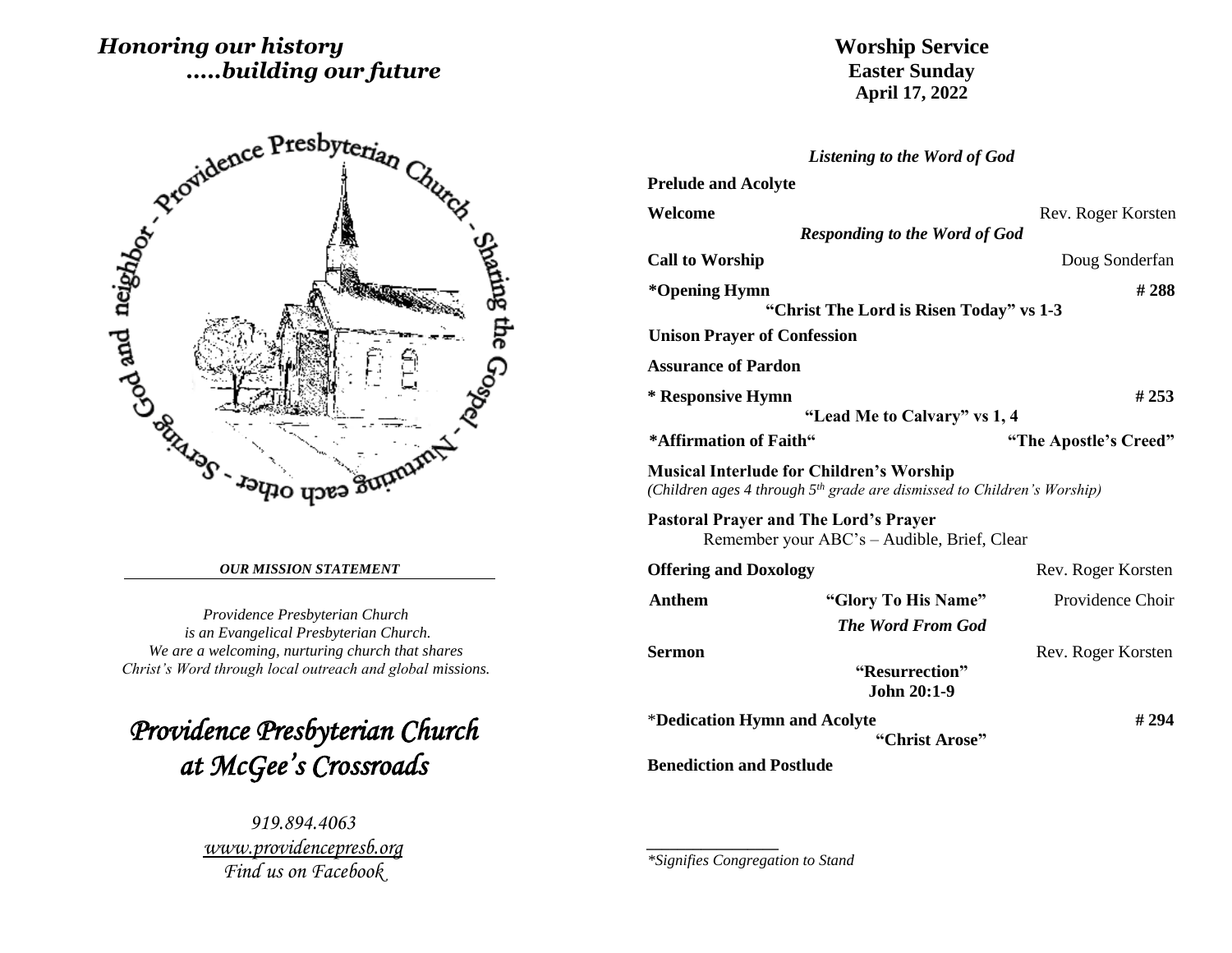### *For safety/security, no exterior doors will be propped open during service and all doors will be locked during the 11:00 am service.*

*The Sanctuary will be available during the Easter Sunday Service for you to come and enjoy a live broadcast.*

**The Congregational Care Committee supplies Prayer Shawls** for anyone who may be in need of physical warmth during the Worship Service. Shawls are located in the entrance. *Please leave the used shawl in your chair and they will be cleaned.*



*A Nursery is offered during Worship Services for infants – 3 year olds. Children ages 4 - 5 th grade are invited to attend Children's Worship after the Affirmation of Faith.*

*Thank you for placing any discarded bulletins in the blue recycle bin.*

### *Weekly Statistics*

| 2021 General fund Receipts through December \$344,405.67 |  |
|----------------------------------------------------------|--|
| 2021 General Fund Expenses through December \$293,620.64 |  |
|                                                          |  |
|                                                          |  |
|                                                          |  |
|                                                          |  |
|                                                          |  |
|                                                          |  |
|                                                          |  |
|                                                          |  |
|                                                          |  |
|                                                          |  |

## **PRAYER LIST OF JOYS AND CONCERNS**

**JOYS:** Let the peace of Christ rule in your hearts, to which indeed you were called in one body. And be thankful. Colossians 3:15 ESV

## **CONCERNS:**

## **Members of the Providence Family in Long-Term Care: Chic (Charles) Folkman, Marilyn Johnson**, and **Bobbie Langdon.**

## **Persons Living with Cancer, including:**

**Lindsey Barber,** *(Davidsons');* **Scott Barnes, Heather Benson,** *(Christiane Wright);* **Joanne Boyle,** (*Bob Zattiero);* **Lisa Bradshaw***,* **Dede Bumgarner***, (B. Davidson);* **Shepherd Byrd,** *(Brenda Byrd);* **Paula Coates, Willa Bea Coates,** *(A. Benson);* **Tabitha Collier, Pam Denning,** *(Carolyn J.);* **Consuelo Hawkins,** *(Sue Bryant);* **Sylvia Holbrook,** *(C. Johnson)*; **John Husuley,** *(C. Johnson);* **Teresha McChann,** *(Bob Reed);* **Ryan Newnam, Andrew S.**, *(Sonderfan);* **Carol Sawyer,** *(Ray Sawyer);* **Thomas Stephenson,** *(Haley Jones);* **Mike Stropich,** *(Shawn & Rev. Nadia),* **Cindy Zattiero,** *(Bob Zattiero).*

## **Persons with Ongoing Health Concerns, including:**

**Debbie Bender and John***, (M. Lambert);* **Dean Benson,** *(Beck);* **Heidi Berggren and Family,** *(Doug S.);* **Worth Bowman, Ronnie Boyd,** *(M. Lambert);* **Evelyn Burdette, Joey Crocker, Junior Cassidy,** *(E. Newnam);* **Don Cox's father,** *(Chas & Brittany Davidson);* **Ricky Denning, Paula Elliott,** *(S. Bryant);* **Richard (Dick) Embrey Family, Norma & Charles Evans,** *(C. Johnson);* **Chic & Mary Lou Folman, Pat Forren; Ronda Fullenkamp,** *(Rick & Margie Taylor);* **Brian Guy,** *(Patsy Bowman);* **Keith Hamilton,** *(Mott);* **Willie Hardison,** *(Carol Sawyer);* **John Harris,** (*A. Jones)*; **Karen Brian Johnson,** (*Don Dupree);* **Tonya Johnson,** *(EPC, Galatia PC);* **Jordan Kefauver,** *(B. Jones);* **Becky Kleaver, Harley Kremer***, (Andrea Jones);* **Cathy Maddux, Ray Manuel,** *(Nadine Reed);* **Bill Massey,** *(Bob Reed);* **Ken McGee***, (A. Benson);* **Elsie Nederhoff,** *(L. Roberts);* **Daphne Noles***,* **Mary Tyler Nordan***, (Nordans);* **David Penny,** *(A. Nelms);* **Ed & Lou Penny, Mary Powell, Caleb Reese,** (*A. Jones);* **Lycia Reese,** *(A. Jones);* **Jim Ricker,** *(Newnams);* **John Rogers***,* **Marty Smith, Peggy Smith,** *(J. Mott);* **Mitch Sonderfan***, (D. Sonderfan);* **Southers, Ann K. Stephenson, Joseph Stewart,** *(Kathy Wood);* **Charles Tadlock,** *(P. Collier);* **Jean Yeager,** *(Rich Lambert);***Calvin Younts, Eva Younts,** *(Nadine Reed); and* **Carolyn Zattiero***.*